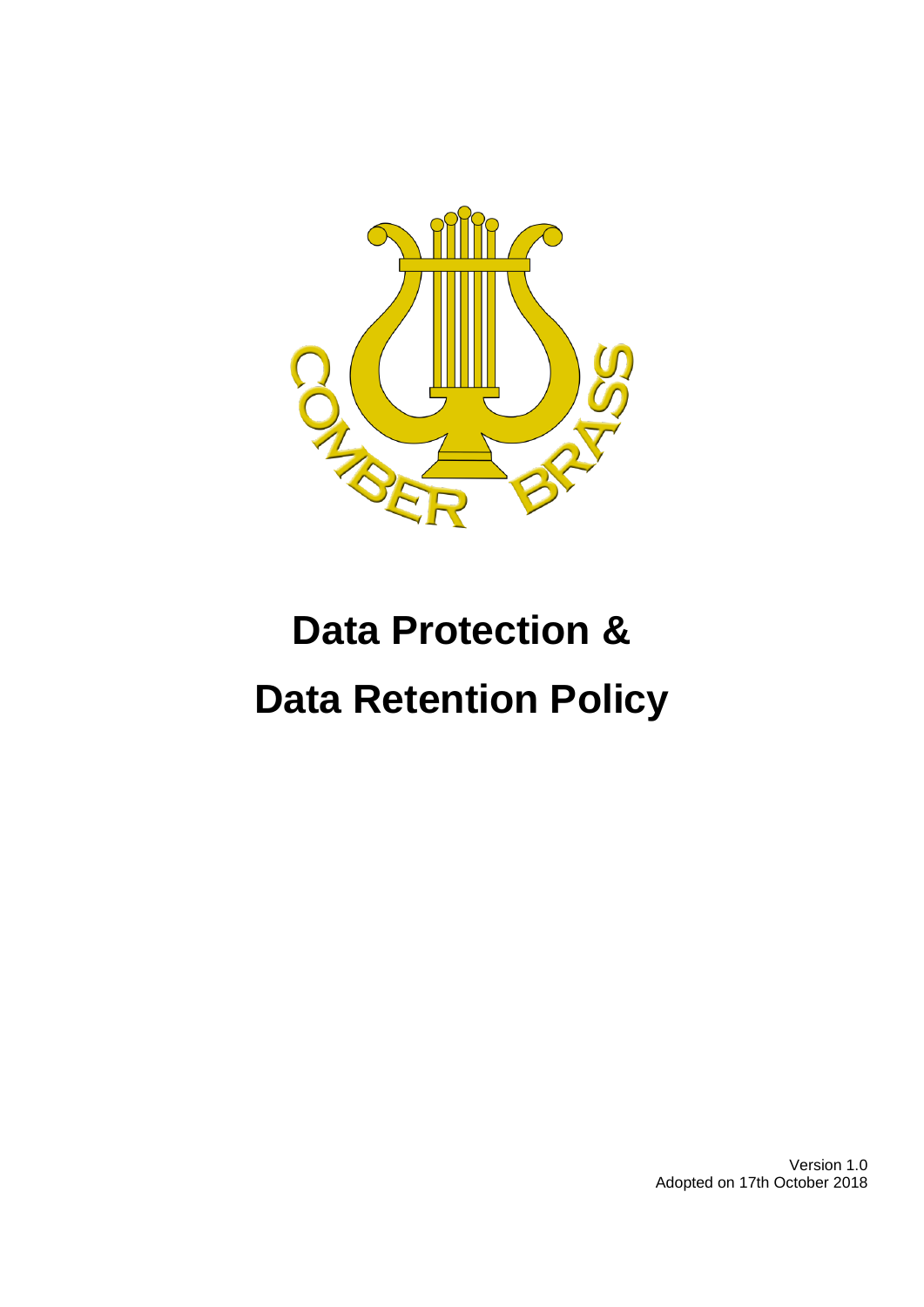

# **Index**

|                                          | Page No.  |
|------------------------------------------|-----------|
| 1. Data Protection policy                | $2 - 5$   |
| 2. Data Retention Policy                 | $6 - 7$   |
| 3. Privacy Notice                        | $8 - 11$  |
| 4. Privacy Statement (existing members)  | $12 - 13$ |
| 5. Privacy Statement (new members)       | 14        |
| 6. Privacy Statement (other non-members) | 15        |
| 7. Comber Brass Mailing List Consent     | 16        |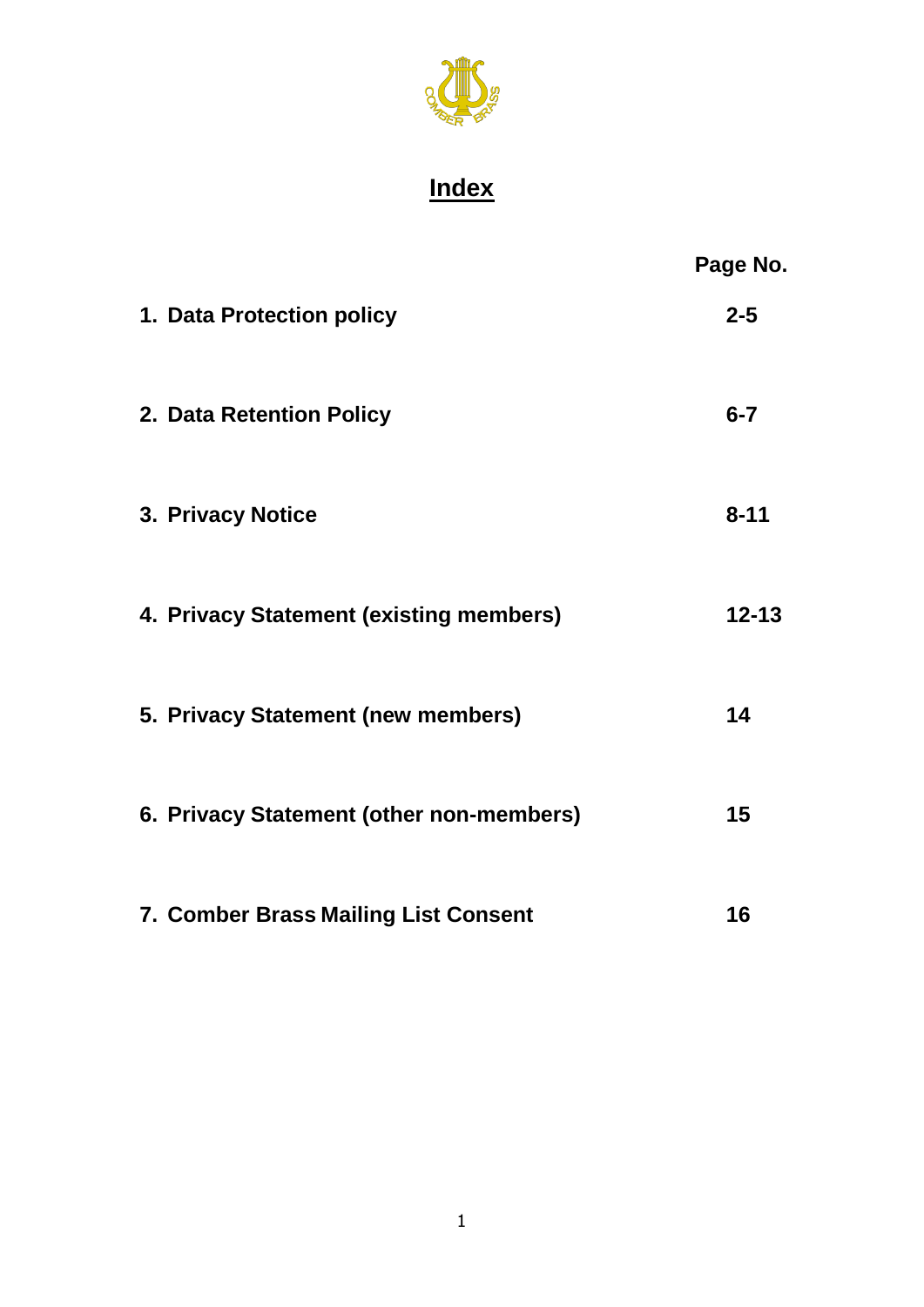

# **Data Protection Policy**

#### **Introduction**

In order to operate Comber Brass needs to gather, store and use certain forms of information about individuals.

These can include members, employees, contractors, suppliers, volunteers, audiences and potential audiences, business contacts and other people the organisation has a relationship with or regularly needs to contact.

This policy explains how this data should be collected, stored and used by Comber Brass in order to meet data protection standards and comply with the General Data Protection Regulations (GDPR).

This policy ensures that Comber Brass:

- Protects the rights of our members, volunteers and supporters;
- Complies with data protection law and follows good practice;
- Protects the organisation from the risks of a data breach.

#### **Roles and Responsibilities**

This policy applies to *all* those handling data on behalf of Comber Brass e.g.:

- Committee members
- Employees and volunteers
- Members
- Contractors /  $3<sup>rd</sup>$  party suppliers

It applies to all data that Comber Brass holds relating to individuals, including:

- Names
- E-mail addresses
- Postal addresses
- Telephone and mobile phone numbers
- Any other personal information held (e.g. financial)

Comber Brass is the Data Controller and will determine what data is collected and how it is used. A member of the organisation is appointed as the Data Protection Officer for Comber Brass who, together with the committee, is responsible for the secure, fair and transparent collection and use of data by Comber Brass. Any questions relating to the collection or use of data should be directed to the Data Protection Officer in the first instance.

Everyone who has access to data as part of Comber Brass has a responsibility to ensure that they adhere to this policy.

If Comber Brass uses third party Data Processors to process data on its behalf, it will ensure all such Data Processors are compliant with GDPR.

#### **Data Protection Principles**

#### **[a] We fairly and lawfully process personal data in a transparent way.**

Comber Brass will only collect data where lawful and where it is necessary for the legitimate purposes of the organisation.

A member's name and contact details will be collected when they first join the organisation, and will be used to contact the member regarding organisation administration and activities. Other data may also subsequently be collected in relation to their membership, including their subscription payment history. Where possible Comber Brass will anonymise this data.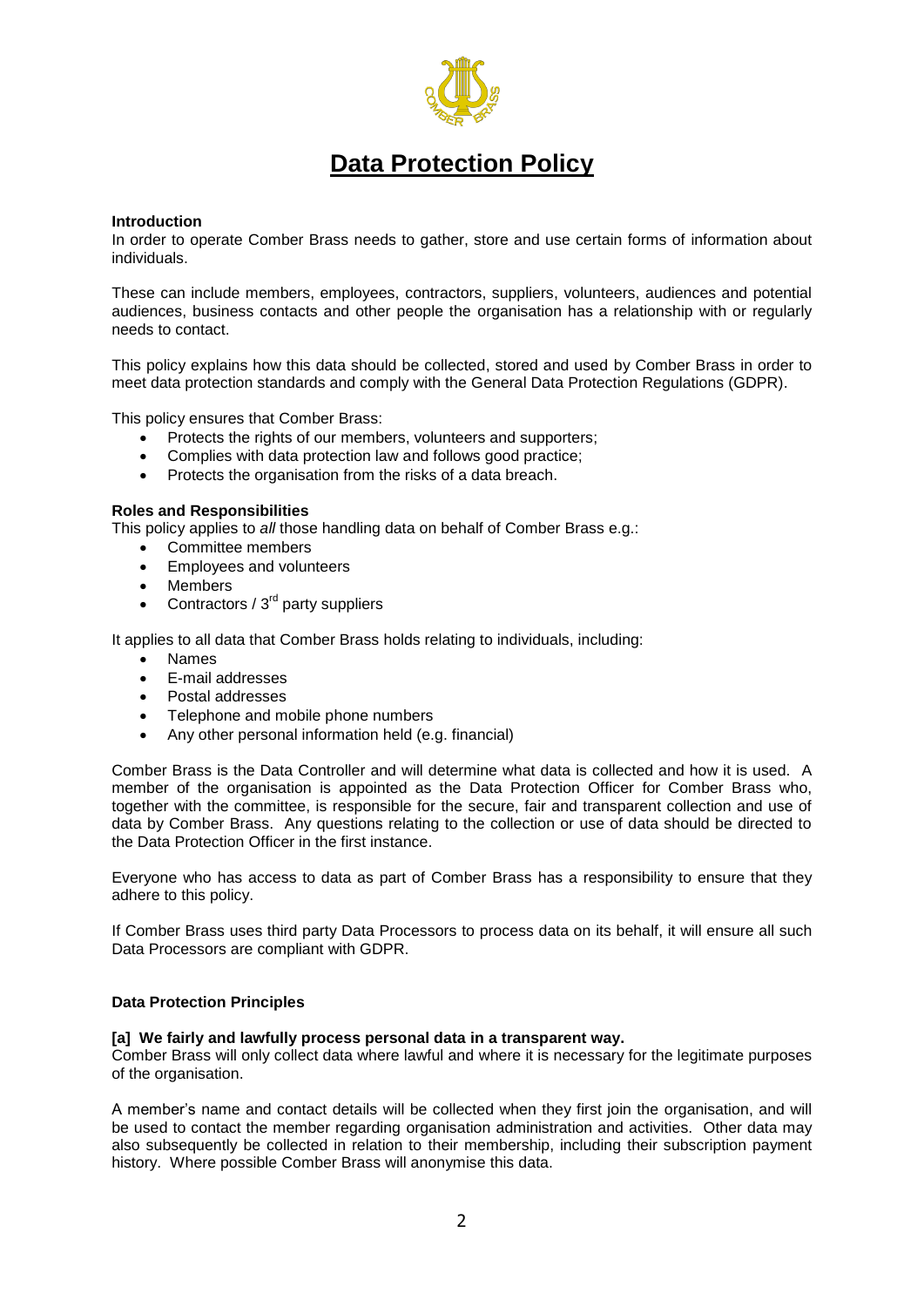

 Lawful basis for processing this data: Contract (the collection and use of data is fair and reasonable in relation to Comber Brass completing tasks expected as part of the individual's membership).

The name and contact details of volunteers, employees and contractors will be collected when they take up a position, and will be used to contact them regarding organisation administration related to their role. Further information, including personal financial information and criminal records information may also be collected in specific circumstances where lawful and necessary (in order to process payment to the person or in order to carry out a DBS check).

 Lawful basis for processing this data: Contract (the collection and use of data is fair and reasonable in relation to Comber Brass completing tasks expected as part of working with the individuals)

An individual's name and contact details will be collected when they make a booking for an event or when arranging an engagement. This will be used to contact them about their engagement or booking and to allow them entry to the event.

 Lawful basis for processing this data: Contract (the collection and use of data is fair and reasonable in relation to Comber Brass completing tasks expected as part of the booking)

An individual's name, contact details and other details may be collected at any time (including when booking tickets or at an event) with their consent, in order for Comber Brass to communicate with them about and promote organisation activities. See 'How we get consent' below.

Lawful basis for processing this data: Consent (see 'How we get consent')

Pseudonymous or anonymous data (including behavioural, technological and geographical/regional) on an individual may be collected via tracking 'cookies' when they access our website or interact with our emails, in order for us to monitor and improve our effectiveness on these channels. See 'Cookies on the Comber Brass website' below.

Lawful basis for processing this data: Consent (see 'How we get consent')

#### **[b] We only collect and use personal data for specific, explicit and legitimate purposes and will only use the data for those specified purposes.**

When collecting data, Comber Brass will always provide a clear and specific privacy statement explaining to the subject why the data is required and what it will be used for.

#### **[c] We ensure any data collected is relevant and not excessive.**

Comber Brass will not collect or store more data than the minimum information required for its intended purpose. E.g. we need to collect telephone numbers from members in order to be able to contact them about organisation administration, but data on their marital status or sexuality will not be collected, since it is unnecessary and excessive for the purposes of organisation administration.

#### **[d] We ensure data is accurate and up-to-date.**

Comber Brass will ask members, volunteers and staff to check and update their data on an annual basis. Any individual will be able to update their data at any point by contacting the Data Protection Officer.

#### **[e] We ensure data is not kept longer than necessary.**

Comber Brass will keep records for no longer than is necessary in order to meet the intended use for which it was gathered (unless there is a legal requirement to keep records).

The storage and intended use of data will be reviewed in line with our data retention policy. When the intended use is no longer applicable (e.g. contact details for a member who has left the organisation) the data will be deleted within a reasonable period.

#### **[f] We keep personal data secure.**

Comber Brass will ensure that data held by us is kept secure.

Electronically-held data will be held within a password-protected and secure environment.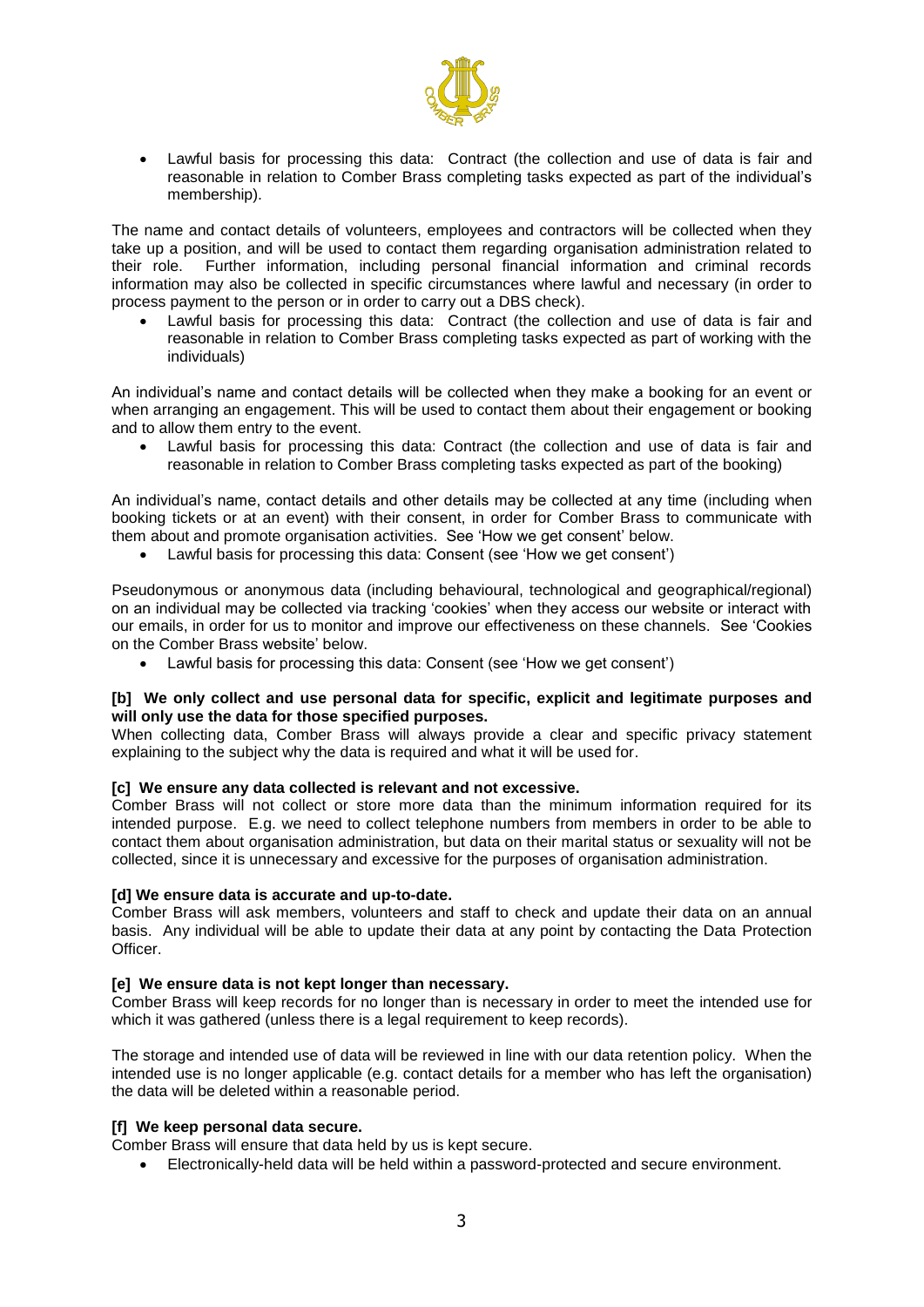

- Passwords for electronic data files will be re-set each time an individual with data access leaves their role/position.
- Physically-held data (e.g. membership forms or email sign-up sheets) will be stored in a locked cupboard.
- Keys for locks securing physical data files should be collected by the Data Protection Officer from any individual with access if they leave their role/position. The codes on combination locks should be changed each time an individual with data access leaves their role/position.
- Access to data will only be given to relevant trustees/committee members/contractors where it is clearly necessary for the running of the organisation. The Data Protection Officer will decide in what situations this is applicable and will keep a master list of who has access to data.

#### **[g] Transfer to countries outside the EEA.**

Comber Brass will not transfer data to countries outside the European Economic Area (EEA), unless the country has adequate protection for the individual's data privacy rights.

#### **Individual Rights**

When Comber Brass collects, holds and uses an individual's personal data that individual has the following the rights over that data. Comber Brass will ensure its data processes comply with those rights and will make all reasonable efforts to fulfil requests from an individual in relation to those rights.

Individual's rights

- *Right to be informed:* whenever Comber Brass collects data it will provide a clear and specific privacy statement explaining why it is being collected and how it will be used.
- *Right of access:* individuals can request to see the data Comber Brass holds on them and confirmation of how it is being used. Requests should be made in writing to the Data Protection Officer and will be complied with free of charge and within one month. Where requests are complex or numerous this may be extended to two months
- *Right to rectification:* individuals can request that their data be updated where it is inaccurate or incomplete. Comber Brass will request that members, staff and contractors check and update their data on an annual basis. Any requests for data to be updated will be processed within one month.
- *Right to object:* individuals can object to their data being used for a particular purpose. Comber Brass will always provide a way for an individual to withdraw consent in all marketing communications. Where we receive a request to stop using data we will comply unless we have a lawful reason to use the data for legitimate interests or contractual obligation.
- *Right to erasure:* individuals can request for all data held on them to be deleted. Comber Brass data retention policy will ensure data is not held for longer than is reasonably necessary in relation to the purpose it was originally collected. If a request for deletion is made we will comply with the request unless:
	- o There is a lawful reason to keep and use the data for legitimate interests or contractual obligation.
	- o There is a legal requirement to keep the data.
- *Right to restrict processing:* individuals can request that their personal data be 'restricted' that is, retained and stored but not processed further (e.g. if they have contested the accuracy of any of their data, Comber Brass will restrict the data while it is verified).

Though unlikely to apply to the data processed by Comber Brass, we will also ensure that rights related to portability and automated decision making (including profiling) are complied with where appropriate.

#### **Member to Member Contact**

We only share members' data with other members with the subject's prior consent. As a membership organisation Comber Brass encourages communication between members.

To facilitate this, members can request the personal contact data of other members in writing via the Data Protection Officer or the Secretary. These details will be given, as long as they are for the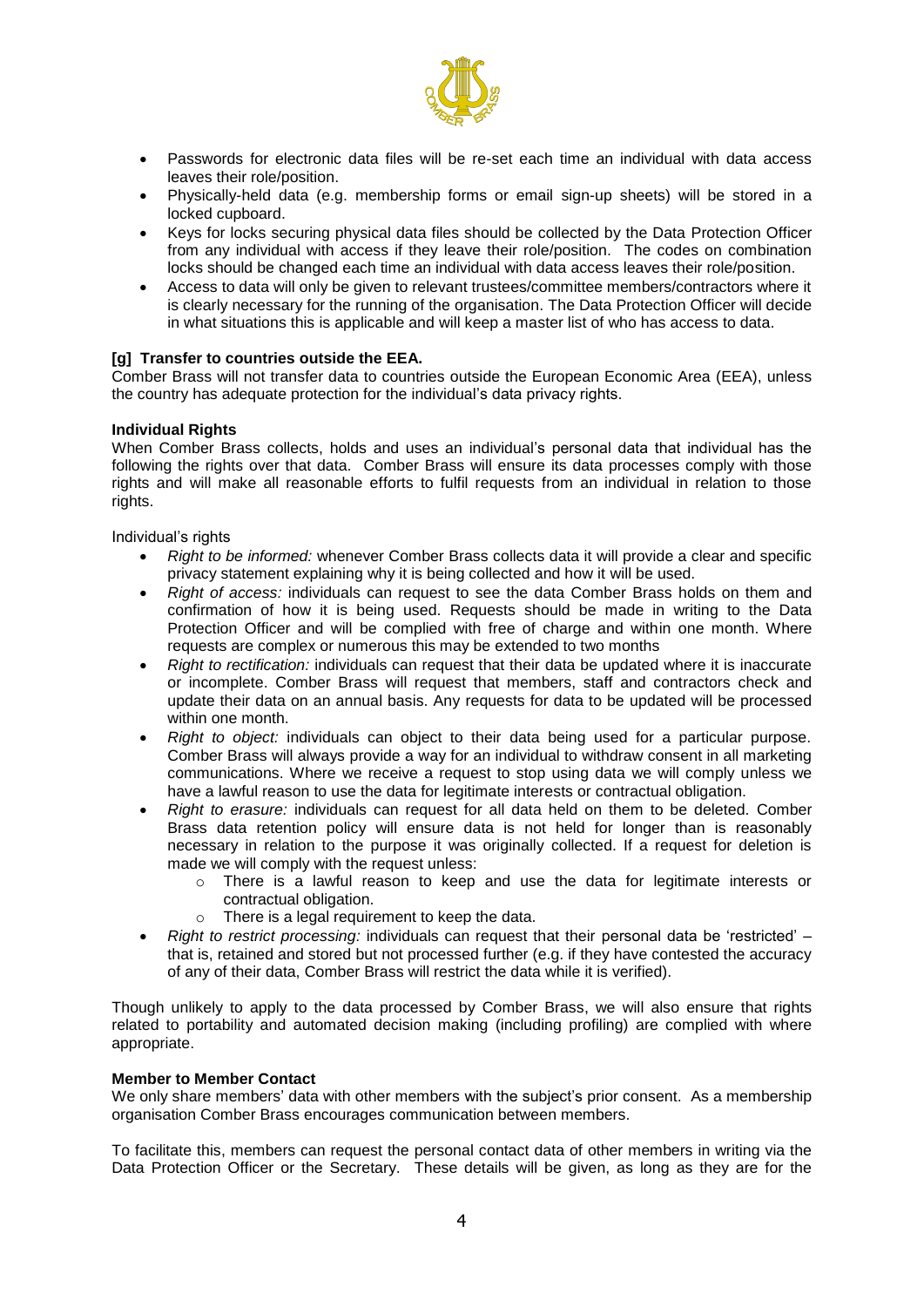

purposes of contacting the subject (e.g. an email address, not financial or health data) and the subject has consented to their data being shared with other members in this way.

#### **How we get consent**

Comber Brass may collect data from consenting supporters for marketing purposes. This includes contacting them to promote performances, updating them about organisation news, fundraising and other organisation activities.

Any time data is collected for this purpose, we will provide:

- A method for users to show their positive and active consent to receive these communications (e.g. a 'tick box')
- A clear and specific explanation of what the data will be used for (e.g. 'Tick this box if you would like Comber Brass to send you email updates with details about our forthcoming events, fundraising activities and opportunities to get involved')

Data collected will only ever be used in the way described and consented to (e.g. we will not use email data in order to market  $3<sup>rd</sup>$  party products unless this has been explicitly consented to).

Every marketing communication will contain a method through which a recipient can withdraw their consent (e.g. an 'unsubscribe' link in an email). Opt-out requests such as this will be processed within 14 days.

#### **Cookies on the Comber Brass web-site**

A cookie is a small text file that is downloaded onto 'terminal equipment' (e.g. a computer or smartphone) when the user accesses a website. It allows the website to recognise that user's device and store some information about the user's preferences or past actions.

Comber Brass may use cookies on our website www.comberbrass.co.uk in order to monitor and record their activity. This would allow us to improve users' experience of our website by, for example, allowing for a 'logged in' state, and by giving us useful insight into how users as a whole are engaging with the website.

If we use cookies, we will implement a pop-up box on www.comberbrass.co.uk that will activate each new time a user visits the website. This will allow them to click to consent (or not) to continuing with cookies enabled, or to ignore the message and continue browsing (i.e. give their implied consent). It will also include a link to our Privacy Policy which outlines which specific cookies are used and how cookies can be disabled in the most common browsers.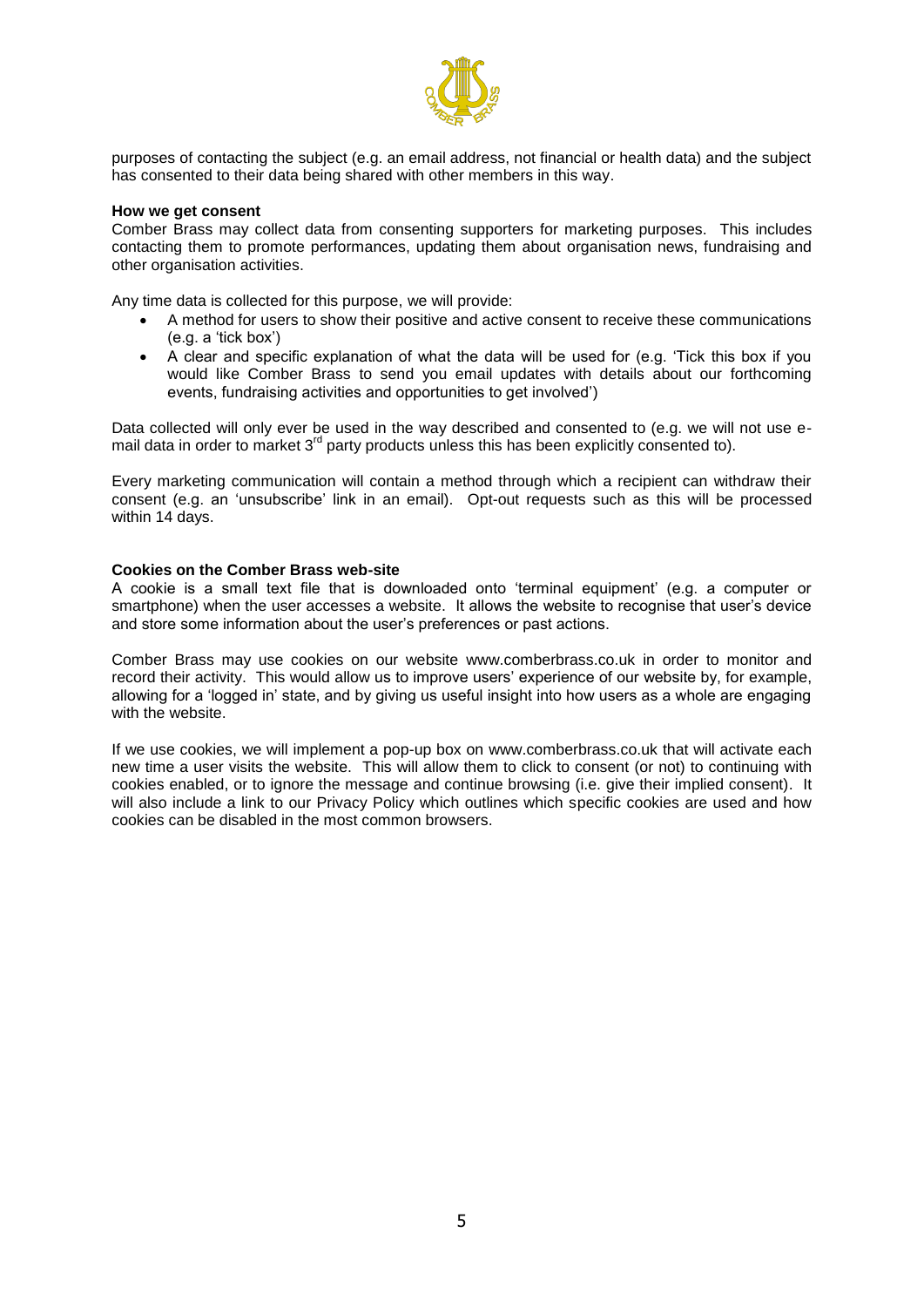

# **Data Retention Policy**

#### **Introduction**

This policy sets out how Comber Brass will approach data retention and establishes processes to ensure we do not hold data for longer than is necessary. It forms part of Comber Brass Data Protection Policy.

#### **Roles and responsibilities**

Comber Brass is the Data Controller and will determine what data is collected, retained and how it is used. A member of the organisation is appointed as the Data Protection Officer for Comber Brass who, together with the committee, is responsible for the secure and fair retention and use of data by Comber Brass. Any questions relating to data retention or use of data should be directed to the Data Protection Officer in the first instance.

#### **Regular Data Review**

A regular review of all data will take place to establish if Comber Brass still has good reason to keep and use the data held at the time of the review. As a general rule a data review will be held every 2 years and no more than 27 calendar months after the last review. The first review will be undertaken in January 2019.

#### **Data to be reviewed**

- Data on digital documents (e.g. spreadsheets) stored on personal devices held by committee members.
- Data that may be stored on third party online services (e.g. Google Drive, Mail Chimp)
- Physical data stored at the homes of committee members.

#### **Who the review will be conducted by**

The review will be conducted by the Data Protection Officer with other committee members to be decided on at the time of the review.

#### **How data will be deleted**

Physical data will be destroyed safely and securely, including shredding. All reasonable and practical efforts will be made to remove data stored digitally. Priority will be given to any instances where data is stored in active lists (e.g. where it could be used) and to sensitive data. Where deleting the data would mean deleting other data that we have a valid lawful reason to keep (e.g. on old emails) then the data may be retained safely and securely but not used.

#### **Criteria**

The following criteria will be used to make a decision about what data to keep and what to delete.

| Question                                                     | Yes                                                                         | <b>No</b>                                                                                    |
|--------------------------------------------------------------|-----------------------------------------------------------------------------|----------------------------------------------------------------------------------------------|
| Is the data stored securely?                                 | No action necessary.                                                        | Update storage protocol in line<br>with Data Protection policy.                              |
| Does the original reason for<br>having the data still apply? | Continue to use.                                                            | Delete or remove data.                                                                       |
| Is the data being used for its<br>original intention?        | Continue to use.                                                            | Either delete/remove or<br>record<br>lawful basis for use and get<br>consent if necessary.   |
| Is there a statutory requirement<br>to keep the data?        | Keep the data at least until<br>the statutory minimum no<br>longer applies. | Delete or remove the data unless<br>we have reason to keep the data<br>under other criteria. |
| Is the data accurate?                                        | Continue to use.                                                            | Ask the subject to confirm/update<br>details.                                                |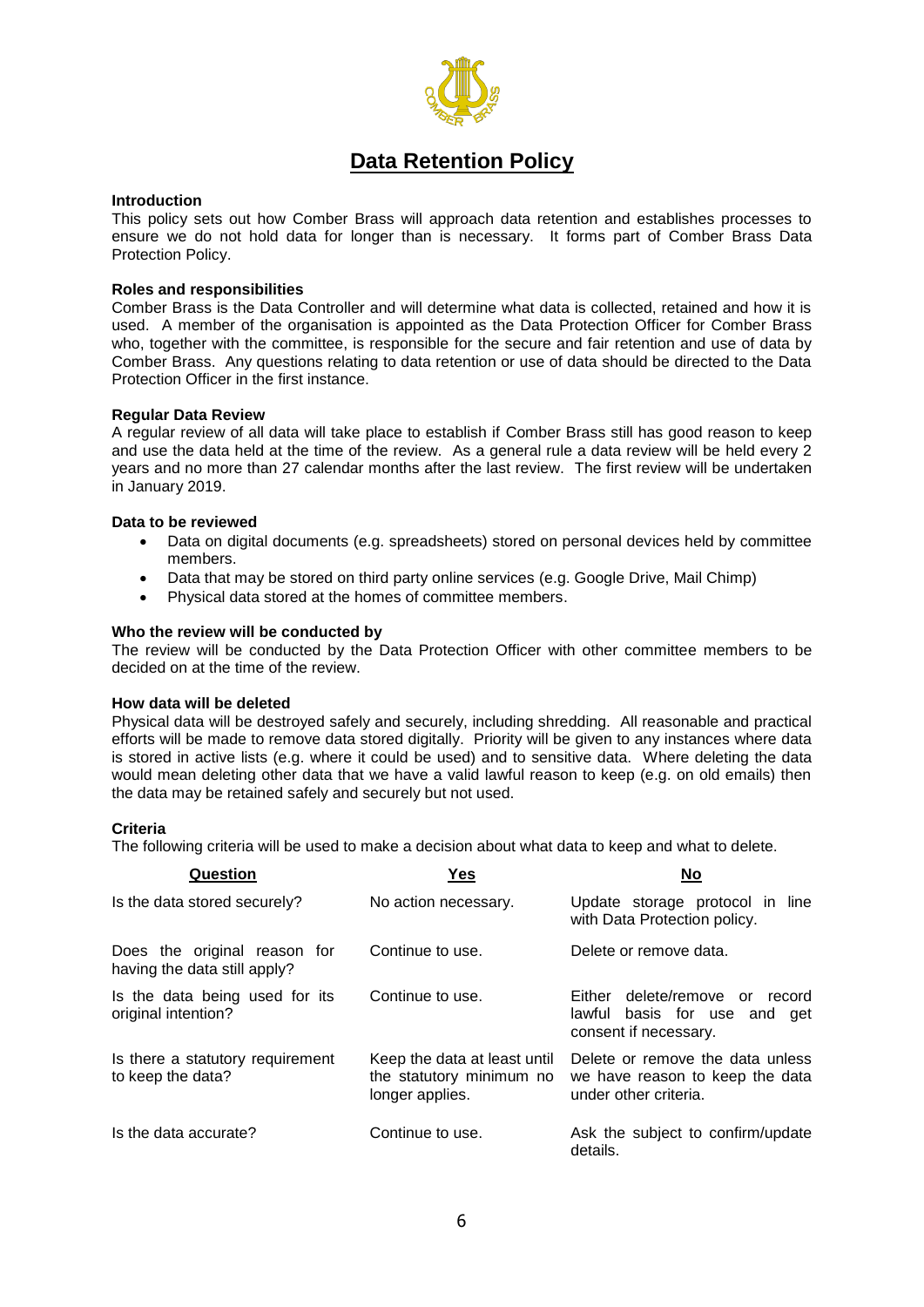

# Where appropriate do we have

consent to use the data? This

**Question Yes No** Continue to use.

consent could be implied by previous use and engagement by the individual.

Can the data be anonymised? Anonymise data. Continue to use.

#### **Statutory Requirements**

Data stored by Comber Brass may be retained based in statutory requirements for storing data other than data protection regulations. This might include but is not limited to:

- Gift Aid declaration records;
- Details of payments made and received (e.g. in bank statements and accounting records);
- Trustee meeting minutes;
- Contracts and agreements with suppliers/customers;
- Insurance details;
- Tax and employment records.

#### **Other data retention procedures**

#### [a] Member data

When a member leaves Comber Brass and all administrative tasks relating to their membership have been completed, any potentially sensitive data held on them will be deleted – this might include bank details or medical data.

- Unless consent has been given data will be removed from all email mailing lists.
- All other data will be stored safely and securely and reviewed as part of the next two year review.

#### [b] Mailing list data

If an individual opts out of a mailing list their data will be removed as soon as is practically possible.

 All other data will be stored safely and securely and reviewed as part of the next two year review.

#### [c] Volunteer and freelancer data

When a volunteer or freelancer stops working with Comber Brass and all administrative tasks relating to their work have been completed any potentially sensitive data held on them will be deleted – this might include bank details or medical data.

- Unless consent has been given data will be removed from all email mailing lists.
- All other data will be stored safely and securely and reviewed as part of the next two year review.

[d] Other data

All other data will be included in a regular two year review.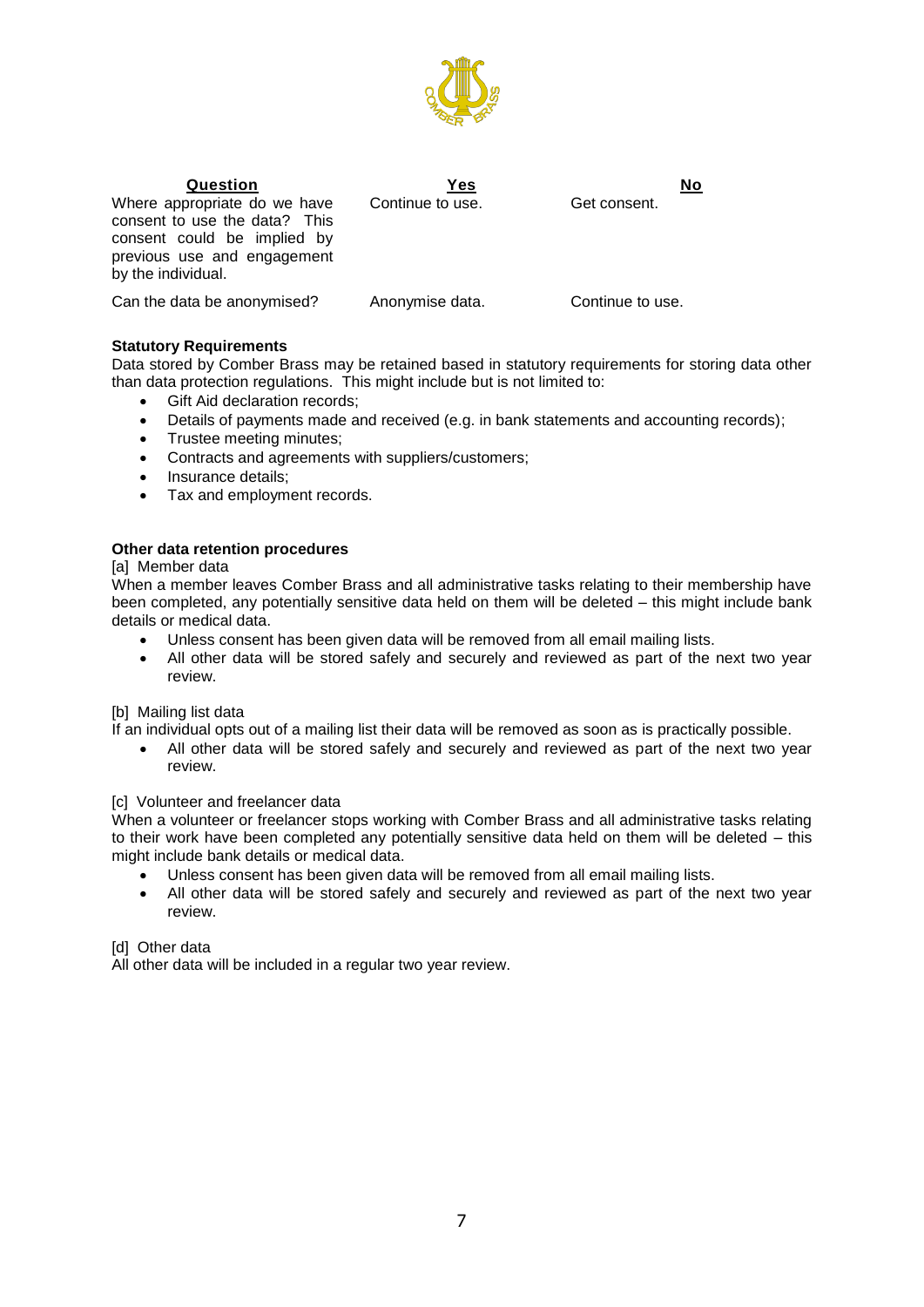

### **Comber Brass - Privacy Notice**

#### **What is this guide for?**

Whenever we need to collect any of your data, we will let you at that point *why* we need to do so and *what* it will be used for, but this guide provides a useful overview of all of those situations and provides more detail on how we keep your data secure and up to date, how long we might hold it for, and what your rights are in relation to it.

Comber Brass is committed to protecting your personal data and will use any personal or sensitive data we collect from you in line with the General Data Protection Regulations (GDPR).

#### **Who's responsible for data the organisation collects?**

Comber Brass is a Data Controller under the GDPR. Comber Brass has a Data Protection Officer who can be contacted at info@comberbrass.co.uk.

#### **What data do we collect and what do we use it for?**

Comber Brass collects data from individuals to help us plan, organise and run the day-to-day operations of the organisation (e.g. co-ordinating rehearsals or collecting subscription payments) and to promote and market the organisation's activities (e.g. marketing mailing lists and photography/video capture).

#### **[a] Members: for administering membership**

When you join Comber Brass as a member or during your membership with us, we may need to collect some of the following information on you:

- Name
- Email address
- Phone / mobile number
- Address
- Emergency contact details
- Medical information
- Gift Aid Declarations
- Age/gender
- DBS checks
- **Bank details**
- Photos/video footage
- Audition notes

This data will be used by committee members to manage your membership with Comber Brass and to organise and run our activities.

If you give us your consent to do so, we may also use your contact details to send you marketing/promotional communications from the organisation. Any marketing/promotional communication we send you will include a clear option to withdraw your consent (e.g. to 'opt out' of future emails) and you can also withdraw consent at any point by contacting the Data Protection Officer.

#### **[b] Contractors for services: for arranging engagements and hiring at events**

Where you wish to engage or hire the organisation to provide music services, we need to collect data (such as contact information) to arrange this. This data will only be used for administering the services requested and for managing and organising their delivery at the event. This data will not be used to send you marketing/promotional messages from the organisation in the future, unless you have also provided your consent to receive these (see below).

#### **[c] Event attendees: for processing and managing tickets for events**

Where our events are ticketed, we need to collect data on the person booking (name and email) in order to allow you access to the event and to send you a confirmation of your reservation/purchase. This data will only be used for administering your access to the event/s for which you have booked and will *not* be used to send you marketing/promotional messages from the organisation in the future, unless you have also provided your consent to receive these (see below).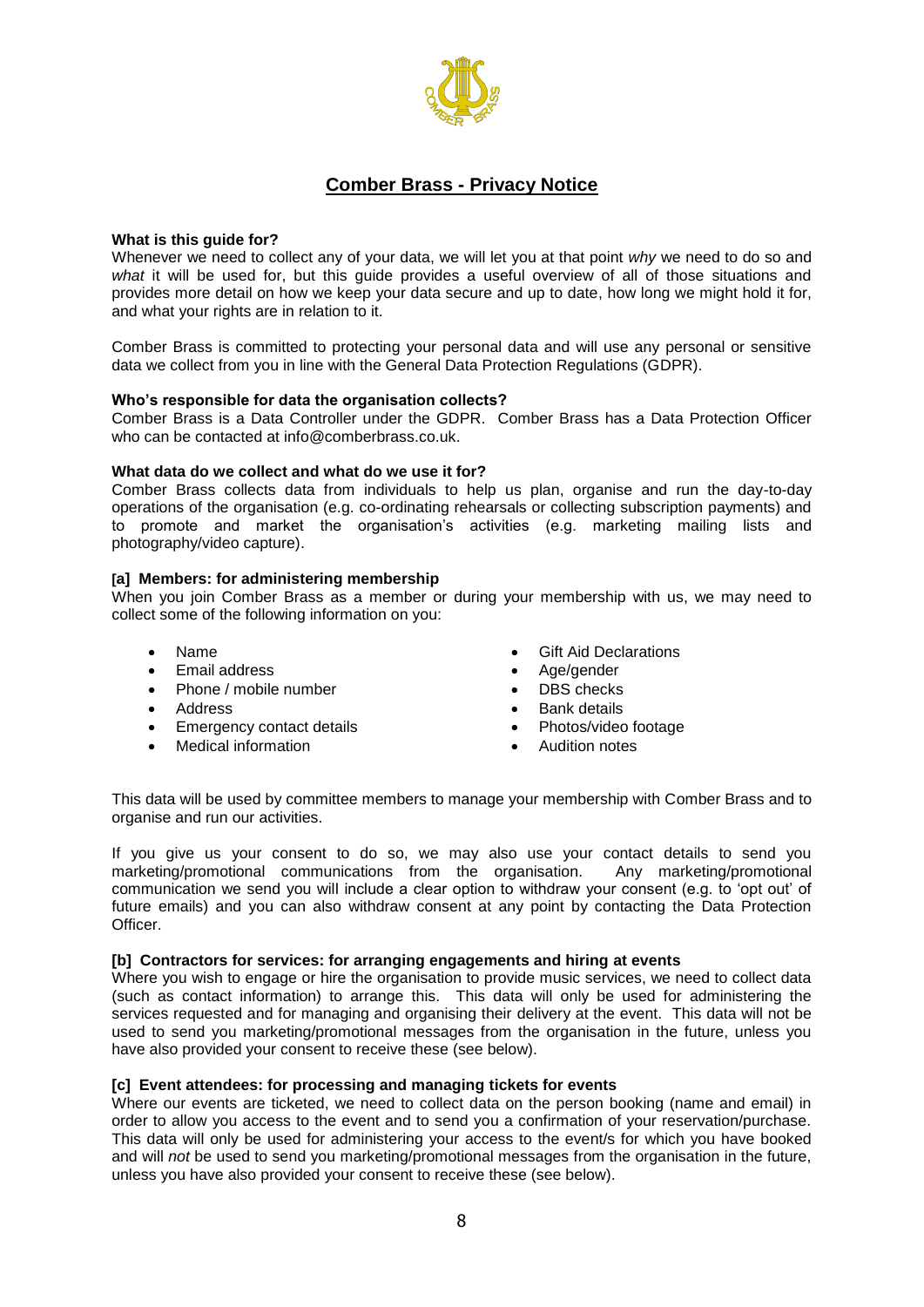

#### **[d] Employees & contractors: for administration & legal / regulatory purposes**

We may need (for administration or for legal/regulatory reasons) to collect personal or sensitive data on employees or contractors of the organisation. Where this is the case, we will explain what this is for at the point of collection.

#### **[e] Mailing list subscribers: for marketing and promotion**

We may offer the opportunity to sign up (consent) to receive marketing and promotional information on the organisation's activities (e.g. emails about forthcoming events).

When you sign-up to our marketing mailing list we may ask for your name, email, phone number, address and will use this data to send you information about our events and activities (e.g. forthcoming performances, social events and fundraising events). We may also ask for your preferred topics and communication methods. These allow us to tailor the information we provide to suit your preferences (e.g. email vs post).

We will *only* send you information that is related to the organisation (e.g. we will *not* use your data to send you marketing messages from 3<sup>rd</sup> parties).

Anything we send you will include a clear option to withdraw your consent (e.g. to 'opt out' of future emails) and you can also do so at any time by contacting the Data Protection Officer.

#### **[f] Website visitors: for running and improving our website**

We may use cookie technology when a person visits our website to collect and analyse *anonymised* data on how many people have visited, what pages they have looked at and other statistical information. We may also use cookies to allow members to log in and out in order to view our members-only section.

We will use a pop-up banner to let users know if we are using cookies on their first visit, and they can at any time disable cookies in their browser if they do not wish their (anonymised) data to be tracked.

You can find out more about cookies at [http://www.allaboutcookies.org/.](http://www.allaboutcookies.org/)

#### **Do we share your data with anyone else?**

We will never pass your details on to third parties for marketing purposes.

If we use third party services to process your data (e.g. Google Dive) we will always ensure they are reputable, secure, and process your data in accordance with your rights under GDPR.

#### **Are there special measures for children's data?**

Where we knowingly collect or store data of children under 13 we will ensure the person with parental responsibility for the child has seen the relevant information relating to the child data or has given consent on behalf of the child.

Once a child is over 13 years old, parental consent to use their data will no longer be sufficient. We will only continue to hold/use the data if the child *themselves* also gives their consent.

#### **How can you update your data?**

You can contact us at any time at info@comberbrass.co.uk to update or correct the data we hold on you.

#### **How long we will hold your data?**

The Comber Brass data retention policy is to review all data held on individuals at least every two years and remove data where we no longer have a legitimate reason to keep it.

Where you have withdrawn your consent for us to use your data for a particular purpose (e.g. unsubscribed from a mailing list) we may retain some of your data for up to two years in order to preserve a record of your consent having been withdrawn.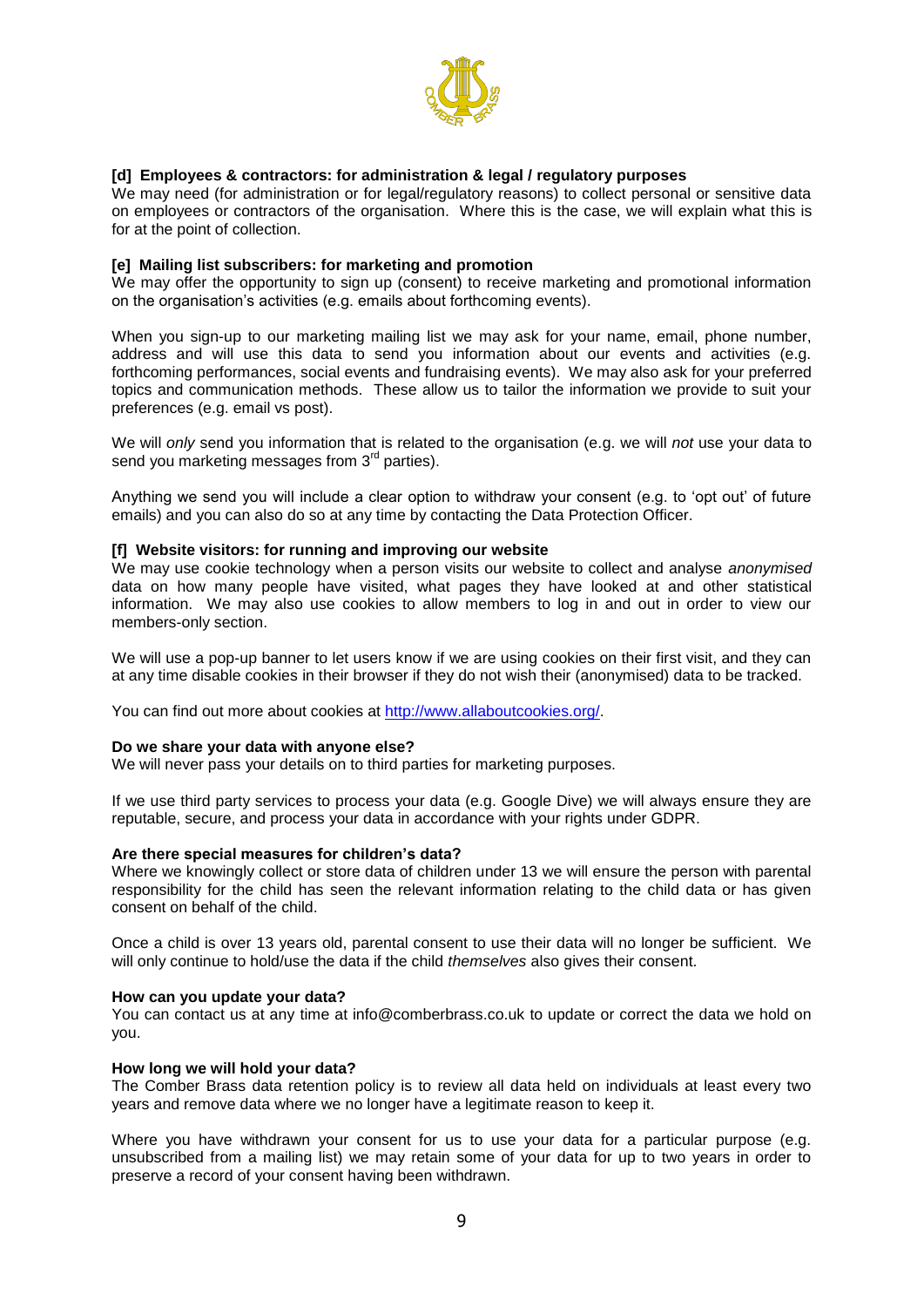

#### **What rights do you have?**

Under the GDPR, you have the following rights over your data and its use:

- The right to be informed about what data we are collecting on you and how we will use it.
- The right of access you can ask to see the data we hold on you.
- The right to rectification you can ask that we update or correct your data.
- The right to object you can ask that we stop using your data for a particular purpose.
- The right to erasure you can ask us to delete the data we hold on you.
- The right to restrict processing you can ask that we temporarily stop using your data while the reason for its use or its accuracy are investigated.

Though unlikely to apply to the data we hold and process on you, you also have rights related to portability and automated decision making (including profiling).

All requests related to your rights should be made to the Data Protection Officer at [info@comberbrass.co.uk.](mailto:info@comberbrass.co.uk) We will respond within one month.

You can find out more about your rights on the [Information Commission's Office website](https://ico.org.uk/for-organisations/guide-to-the-general-data-protection-regulation-gdpr/individual-rights/)

#### **What will we do if anything changes?**

If we make changes to our privacy statements or processes we will post the changes here. Where the changes are significant, we may also choose to email individuals affected with the new details. Where required by law, will we ask for your consent to continue processing your data after these changes are made.

#### **Use of Cookies**

#### **What are 'cookies'?**

'Cookies' are small text files that are stored by the browser (for example, Internet Explorer) on your computer or electronic device. They allow websites to 'remember' you for a period of time so that they can store things like user preferences and make the website quicker and easier for you to use. Without cookies, some things on websites would not be able to work: for example, without cookies it might not be possible to know whether or not you are logged in on a website, which would prevent you from being able to see content restricted to logged-in users.

#### **How does the Comber Brass website use cookies?**

- A visit to a page on the Comber Brass website may create the following types of cookie:
	- [Registration and preferences cookies](https://www.makingmusic.org.uk/cookie-and-privacy-policy#registration)
	- [Anonymous analytics cookies](https://www.makingmusic.org.uk/cookie-and-privacy-policy#analytics)

#### **[a] Registration and preferences cookies**

When you register with Comber Brass, we may generate cookies that let us know whether you are signed in or not. Our servers use these cookies to work out which account you are signed in with, and if you are allowed access to a particular service. It also allows us to associate any comments you post with your username. If you have not selected 'keep me signed in', your cookies get deleted when you either close your browser or shut down your computer.

#### **[b] Anonymous analytics cookies**

Every time someone visits our website, software provided by other organisations (Google Analytics, Wordpress) generates an 'anonymous analytics cookie'.

These cookies can tell us whether or not you have visited the site before and what pages you visit. Your browser will tell us if you have these cookies and, if you don't, we generate new ones. This allows us to track how many individual users we have, and how often they visit the site. We use them to gather statistics, for example, the number of visits to a page, to help us identify if visitors would benefit from more information on a particular area.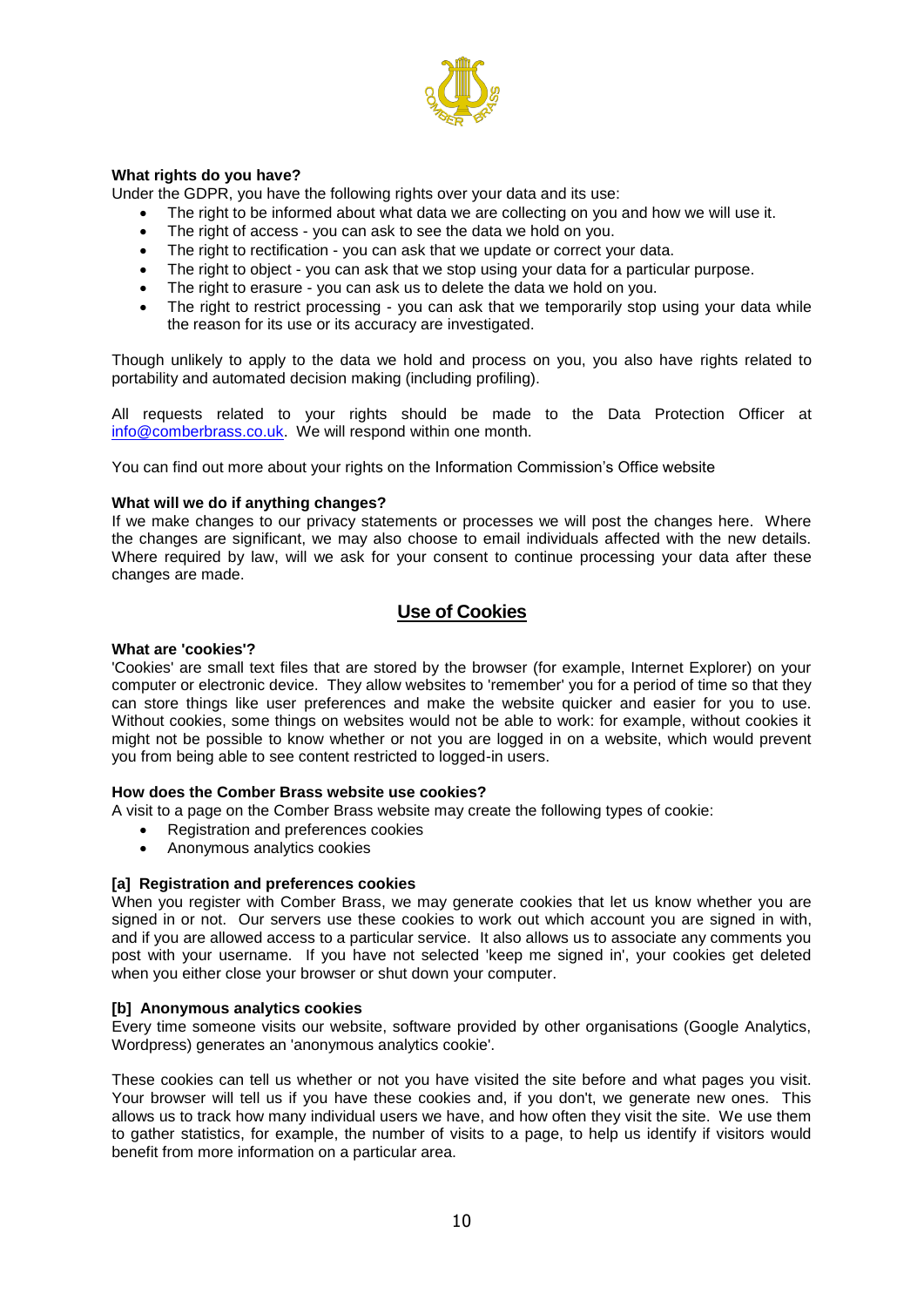

#### **How do I turn cookies off?**

It is usually possible to stop your browser accepting cookies, or to stop it accepting cookies from a particular website. All modern browsers allow you to change your cookie settings. You can usually find these settings in the 'options' or 'preferences' menu of your browser. To understand these settings, the following links may be helpful, or you can use the 'Help' option in your browser for more details.

- [Cookie settings in Internet Explorer](http://windows.microsoft.com/en-GB/internet-explorer/delete-manage-cookies#ie=ie-10)
- [Cookie settings in Firefox](https://support.mozilla.org/en-US/kb/cookies-information-websites-store-on-your-computer?redirectlocale=en-US&redirectslug=Cookies)
- [Cookie settings in Chrome](https://support.google.com/chrome/answer/95647?hl=en&ref_topic=14666)
- [Cookie settings in Safari](https://support.apple.com/kb/PH19214?locale=en_US)

Please note: switching off cookies may prevent some aspects of our website from working fully (e.g. you may not be able to access our members-only).

#### **Useful links**

You can find out more about cookies and their use on the internet from [www.allaboutcookies.org](http://www.allaboutcookies.org/)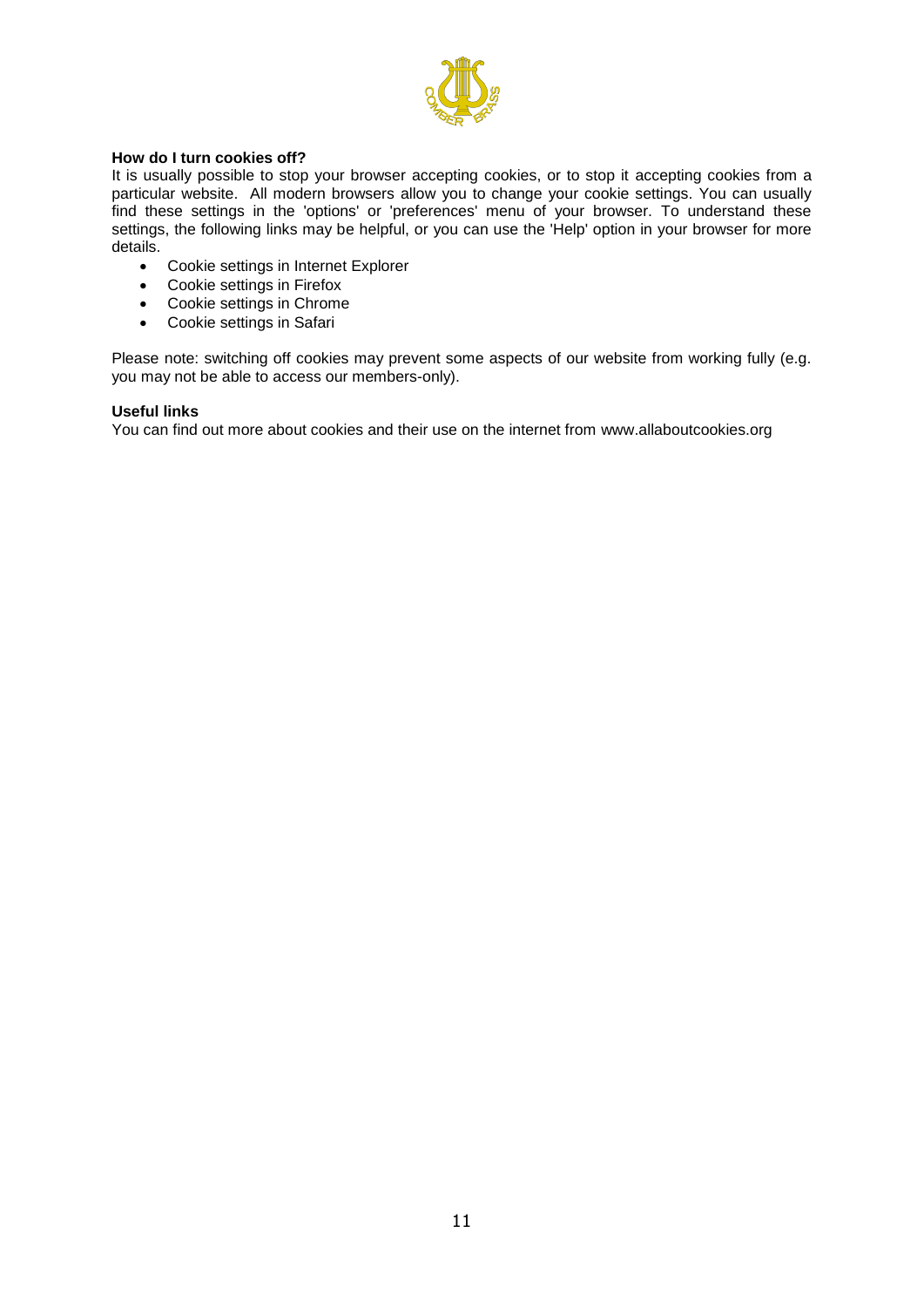

# **Comber Brass Privacy Statement (existing members)**

To comply with the new General Data Protection Regulations 2018, this notice is to advise members of the band about personal data that Comber Brass collects, why it is collected and what it is used for.

#### **Why does Comber Brass need personal data?**

Comber Brass will collect and store some personal data e.g. your name and email address, in order that it can keep its members informed about rehearsals and engagements, and for other band related activities and administration.

#### **What data does Comber Brass collect from its members?**

Comber Brass may need to collect *some* of the following types of data from *some* of its members:

- Name
- Email address
- Postal address
- Phone / mobile number
- Photos / video footage
- Subscription payments
- Gift Aid declarations
- Bank details
- Medical information
- Age /DOB
- Gender
- Criminal records check

Not all of this information will be collected from everyone, only personal data that is needed for a specific reason be collected from a member.

Comber Brass will regularly review the data it holds on its members and will remove data no longer needed for the purpose that it was collected. Where a member leaves the band, Comber Brass will delete their personal data unless consent has been given to retain it for a specific purpose. e.g. to retain contact details where a former member is still willing to play occasionally with the band in the future, or for financial reporting purposes e.g. to HMRC.

#### **What does Comber Brass use personal data for?**

The information that Comber Brass collects is needed to manage the membership of the band and to organise and run its activities. It may also be needed to enable the band can comply with good practice and other regulatory requirements e.g. safeguarding of vulnerable persons, financial accounting / reporting to HMRC, annual returns to NI Charity Commissioner.

Comber Brass will only collect and use personal data from its members where it has a legitimate interest to do so and will never use it for any other reason, unless consent has been actively given for that additional use e.g. inclusion on the Comber Brass 'general mailing list' to occasionally receive marketing & other promotional communications that may be of interest to its members. Consent given for any such additional use can be withdrawn by a member at any time.

#### **Does Comber Brass share personal data with anyone else?**

Comber Brass will never give personal data to third parties for that third party to use (unless it is required by law to do so for a specific purpose – e.g. for financial reporting). If Comber Brass uses 3rd party services (e.g. Google Drive) to store or process personal data, it will only use such services that are deemed to be reputable and secure. If a member's contact information is requested by another member, Comber Brass will only provide it, if that member consents.

#### **What can a member request from Comber Brass in relation to personal data?**

Any member can request to view, update or correct any data that Comber Brass holds on them. Any member can also request that the band stops using their data or to erase it. Comber Brass will respond to any such request made by a member within one month.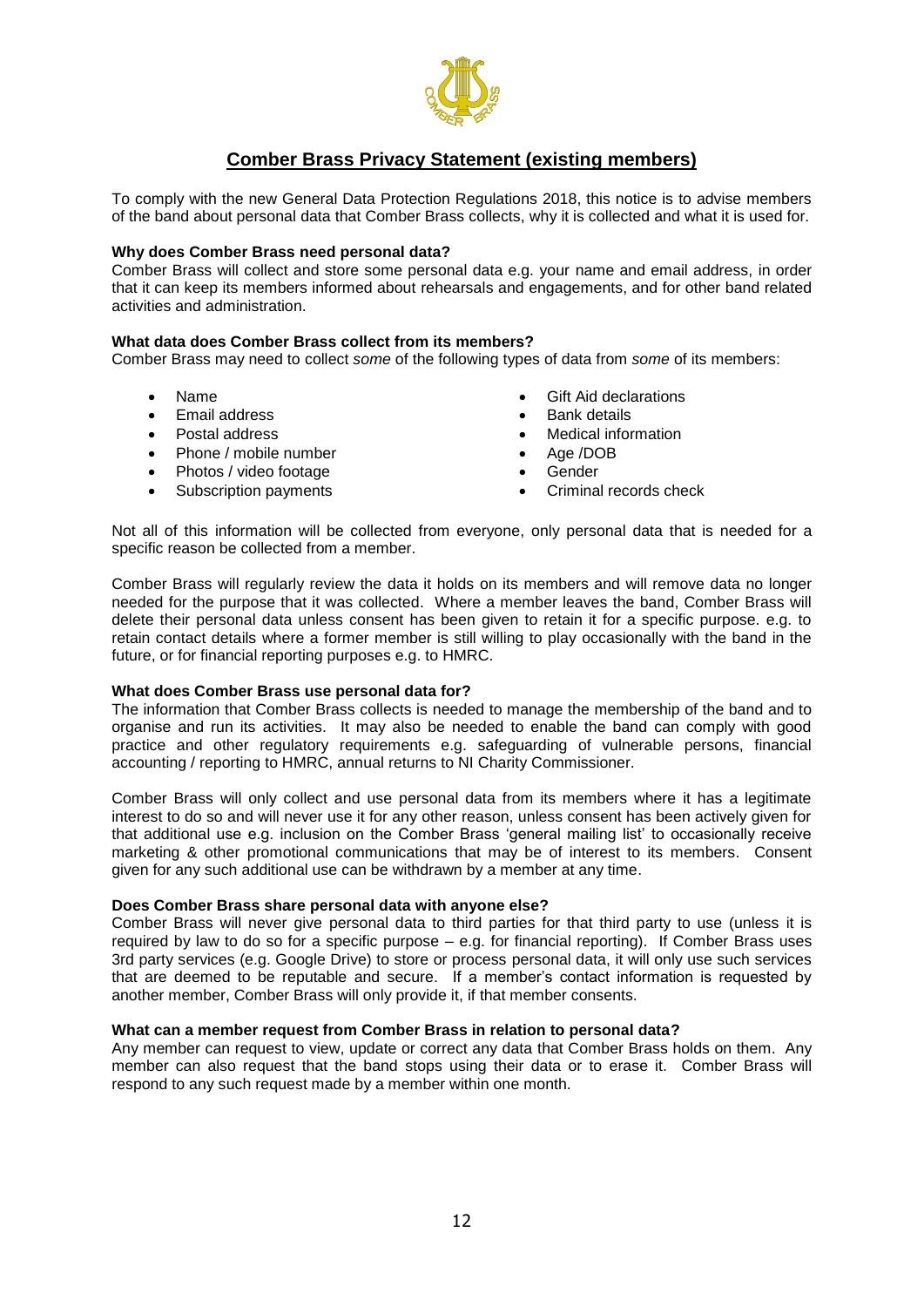

Please add your name below so that the band can ensure every member has had an opportunity to read the information provided in this privacy notice and to ask any questions they may have.

If you also wish to be added to the Comber Brass 'general mailing list' to occasionally receive additional marketing and promotional communications that may be of interest to members, please also put a tick or cross in the box provided to indicate your consent. You can ask to be removed from this 'general mailing list' at any time (but you will continue to receive communications about rehearsals, engagements etc. via the Comber Brass 'band mailing list').

| <b>Name of Member</b> | <b>Date</b> | I'd like to receive marketing &<br>promotional communications |
|-----------------------|-------------|---------------------------------------------------------------|
|                       |             | $\mathsf{L}$                                                  |
|                       |             |                                                               |
|                       |             | $\Box$                                                        |
|                       |             |                                                               |
|                       |             | $\mathsf{L}$                                                  |
|                       |             |                                                               |
|                       |             | П                                                             |
|                       |             | $\mathbf{I}$                                                  |
|                       |             | $\mathsf{L}$                                                  |
|                       |             |                                                               |
|                       |             | $\Box$                                                        |
|                       |             | $\sim$                                                        |
|                       |             | П                                                             |
|                       |             | $\mathsf{L}$                                                  |
|                       |             | $\Box$                                                        |
|                       |             | $\sim$                                                        |
|                       |             | $\Box$                                                        |
|                       |             | $\mathsf{L}$                                                  |
|                       |             | $\Box$                                                        |
|                       |             | $\sim$                                                        |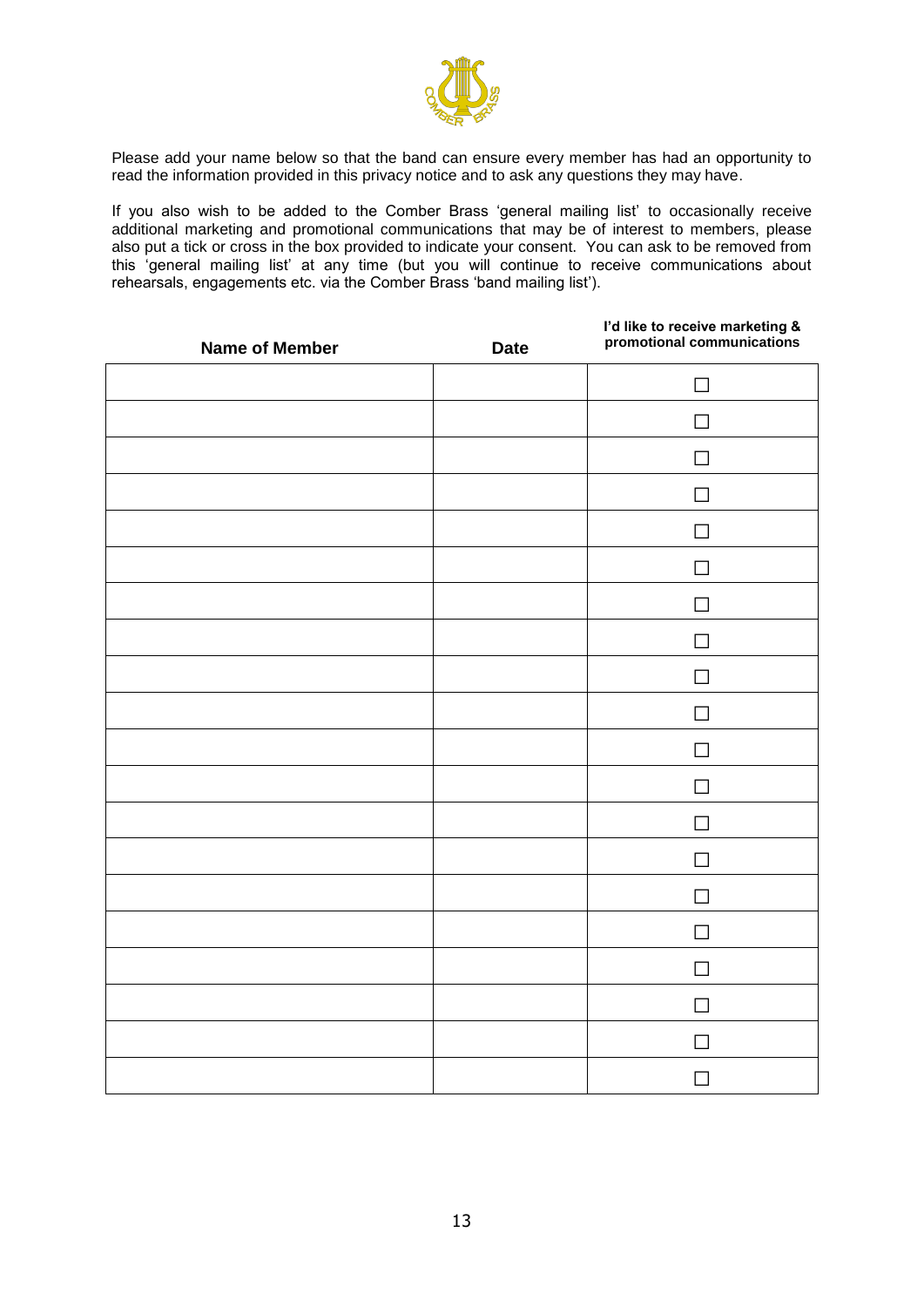

## **Comber Brass Privacy Statement (new member)**

#### **Why does Comber Brass need personal data?**

Comber Brass will collect and store some personal data e.g. your name and email address, in order that it can keep its members informed about rehearsals and engagements, and for other band related activities and administration.

#### **What data does Comber Brass collect from its members?**

Comber Brass may need to collect *some* of the following types of data from *some* of its members:

- Name
- Email address
- Postal address
- Phone / mobile number
- Photos / video footage
- Subscription payments
- Gift Aid declarations
- Bank details
- Medical information
- Age /DOB
- Gender
- Criminal records check

Not all of this information will be collected from everyone, only personal data that is needed for a specific reason will be collected from a member. Comber Brass will regularly review the data it holds on its members and will remove data no longer needed for the purpose that it was collected. Where a member leaves the band, Comber Brass will delete their personal data unless consent has been given to retain it for a specific purpose e.g. to retain contact details where an ex-member is still willing to play occasionally with the band in the future, or for financial reporting purposes e.g. to HMRC.

#### **What does Comber Brass use personal data for?**

The information that Comber Brass collects is needed to manage the membership of the band and to organise and run its activities. It may also be needed to enable the band can comply with good practice and other regulatory requirements e.g. safeguarding of vulnerable persons, financial accounting / reporting to HMRC, annual returns to NI Charity Commissioner.

Comber Brass will only collect and use personal data from its members where it has a legitimate interest to do so and will never use it for any other reason, unless consent has been actively given for that additional use e.g. inclusion on the Comber Brass 'general mailing list' to occasionally receive marketing & other promotional communications that may be of interest to its members. Consent given for any such additional use can be withdrawn by a member at any time.

#### **Does Comber Brass share personal data with anyone else?**

Comber Brass will never give personal data to third parties for that third party to use (unless it is required by law to do so for a specific purpose – e.g. for financial reporting). If Comber Brass uses 3rd party services (e.g. Google Drive) to store or process personal data, it will only use such services that are deemed to be reputable and secure. If a member's contact information is requested by another member, Comber Brass will only provide it, if that member consents.

#### **What can a member request from Comber Brass in relation to personal data?**

Any member can request to view, update or correct any data that Comber Brass holds on them. Any member can also request that the band stops using their data or to erase it. Comber Brass will respond to any such request made by a member within one month.

#### **New member confirmation**

I am aware that Comber Brass will collect, hold and use some of my personal data for membership and band administration purposes as described above.

**Name:** ………………………………………………………….… **Date:** …………………………………

Marketing and promotions (optional – tick box to confirm)

I would also like to be added to the Comber Brass 'general mailing list' to receive additional marketing and promotional communications.